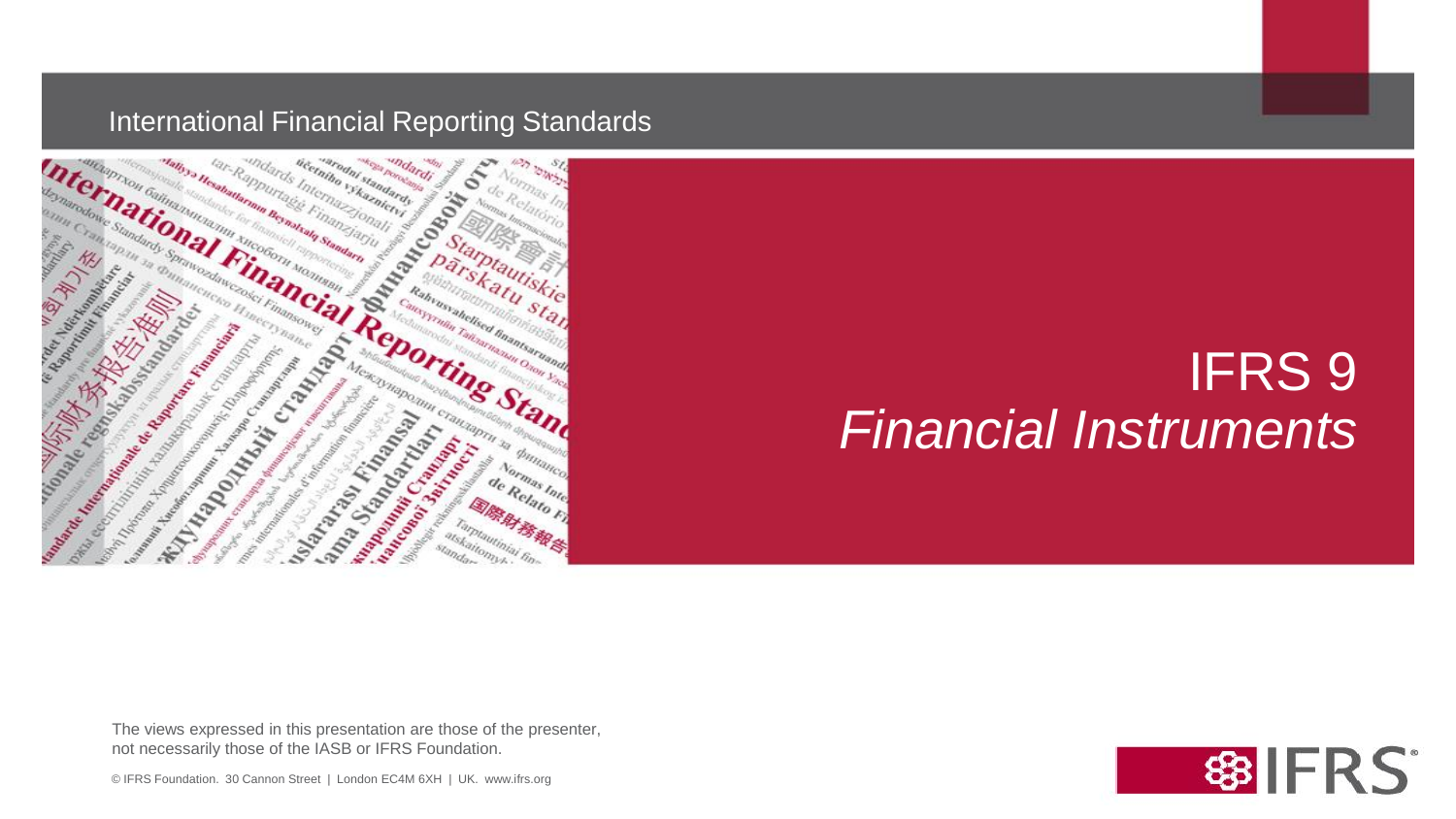#### **Finalisation of the IASB's response to the global financial crisis** <sup>2</sup>



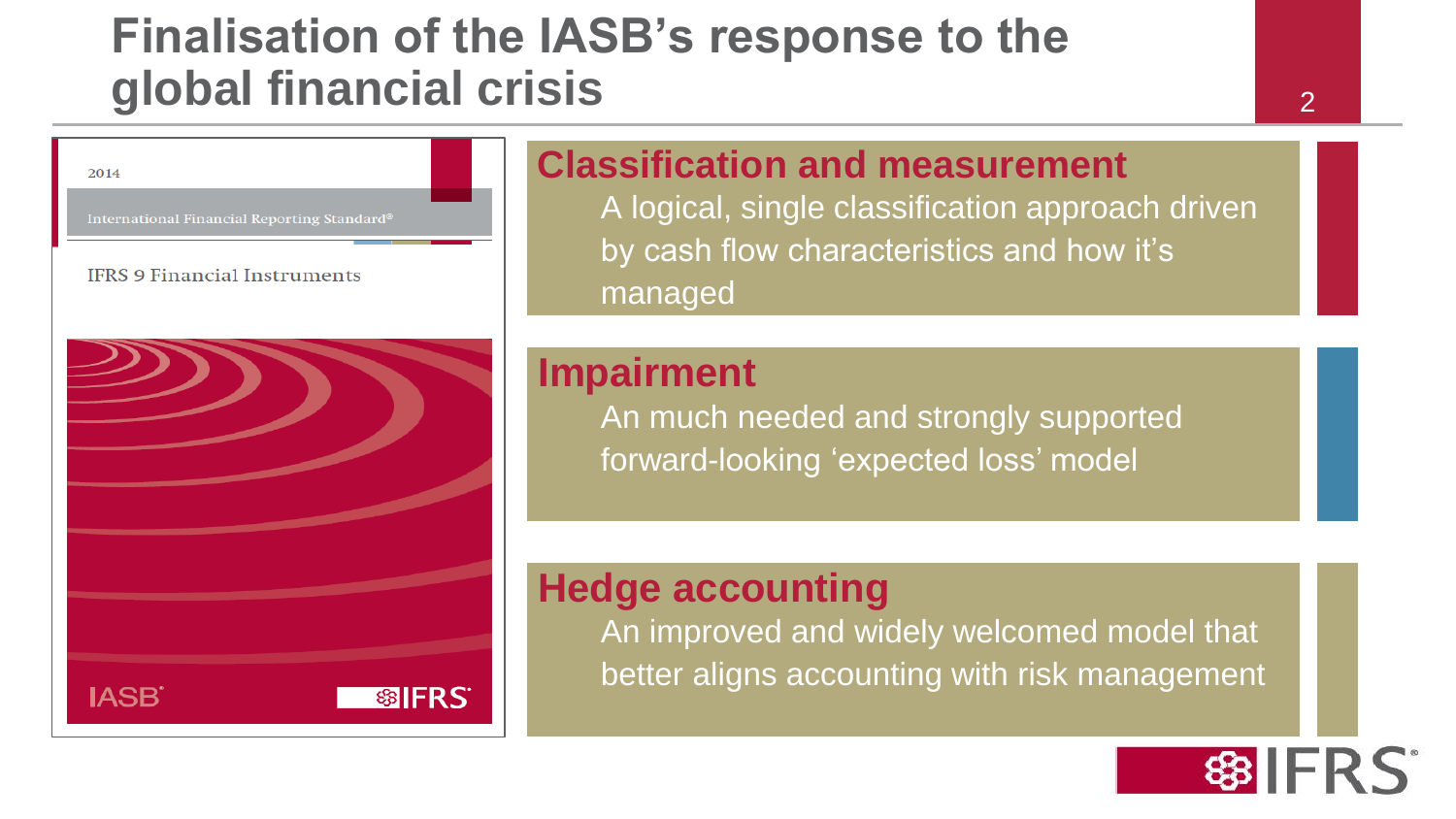# Classification and measurement

The views expressed in this presentation are those of the presenter, not necessarily those of the IASB or IFRS Foundation

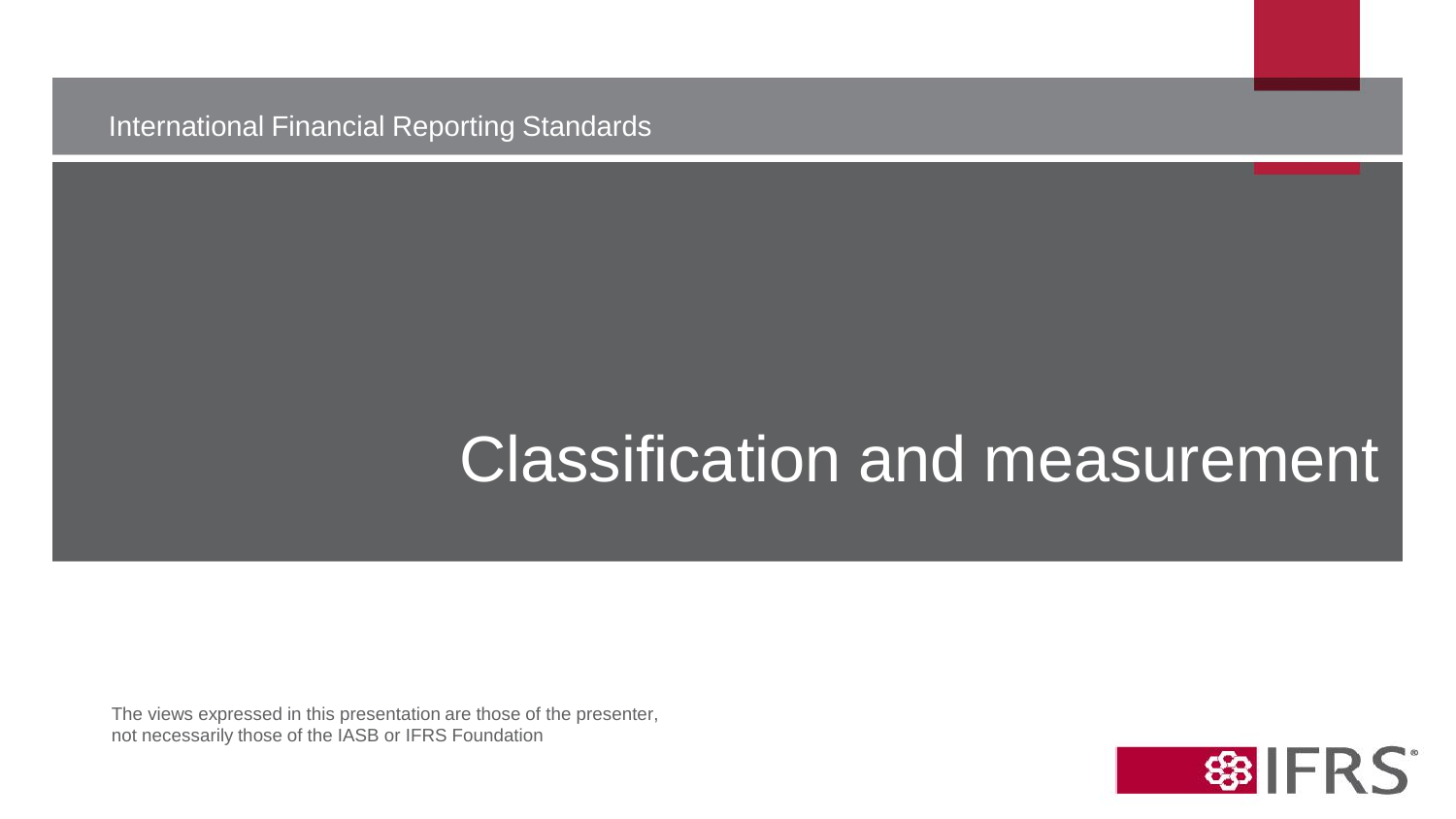#### **The IFRS 9 classification model for assets** <sup>4</sup>



\*Excludes equity investments. Can elect to present FV changes in OCI.

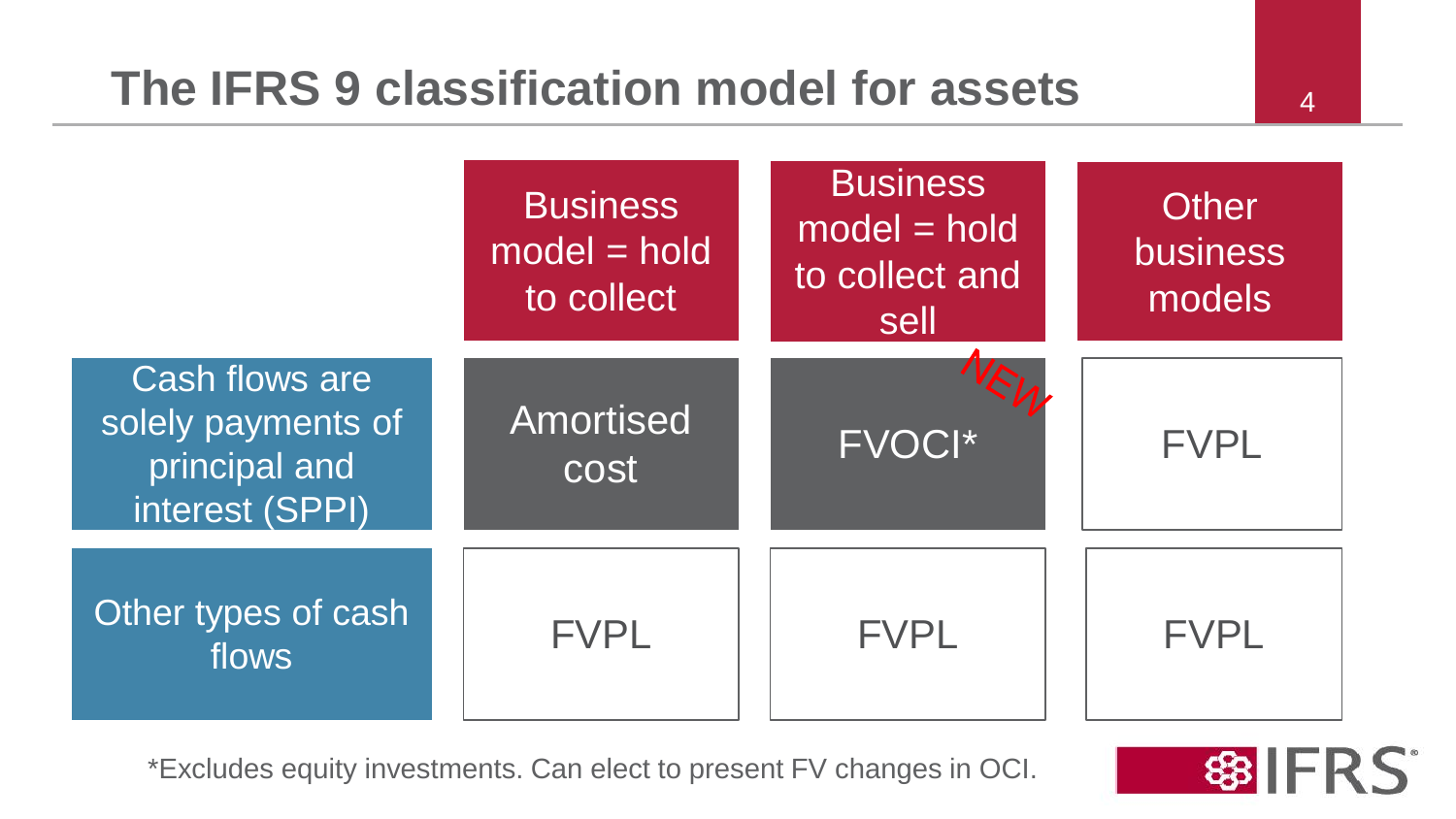## **Clarification to business model**  $\begin{array}{ccc} 5 \end{array}$

- Reflects how financial assets are managed to generate cash flows
- Typically observed through activities undertaken to achieve business objective(s) and manage risk
- Sales not determinative
	- However, provides source of evidence
- Business model assessment includes expectations about future
	- Don't consider worst-case scenarios

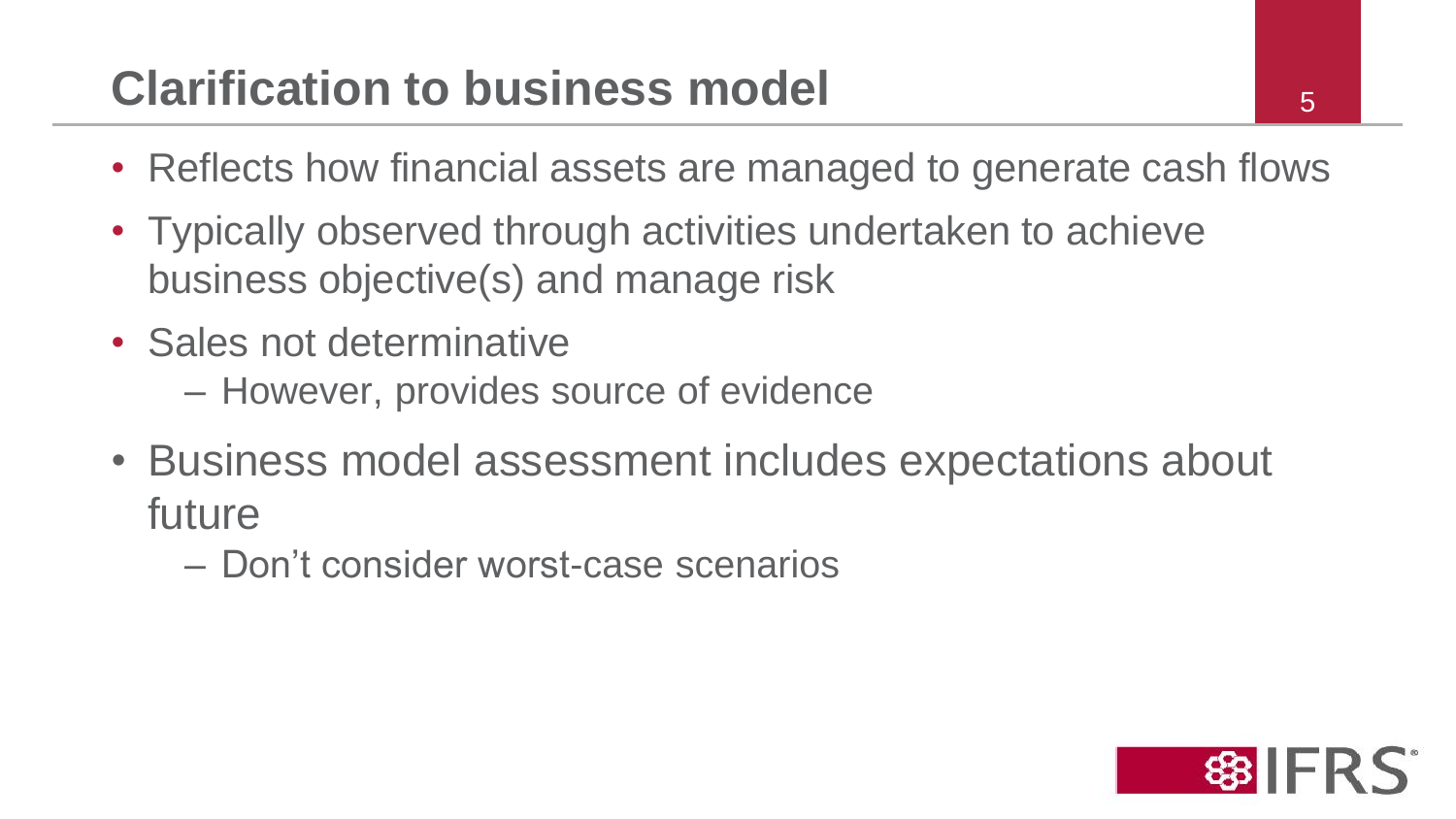# **Clarifications to cash flow characteristics** <sup>6</sup>

- Clarified principal and interest concept
	- More aligned with what is commonly viewed as 'simple instruments'
- Interest not only time value and credit risk
	- Notion of a basic lending arrangement
- Exception for regulated rates
- 'Principal' = amount transferred by holder (fair value)
- Test for a modified economic relationship
	- Now 'significant' rather than 'insignificant' difference compared to benchmark
	- Qualitative or quantitative

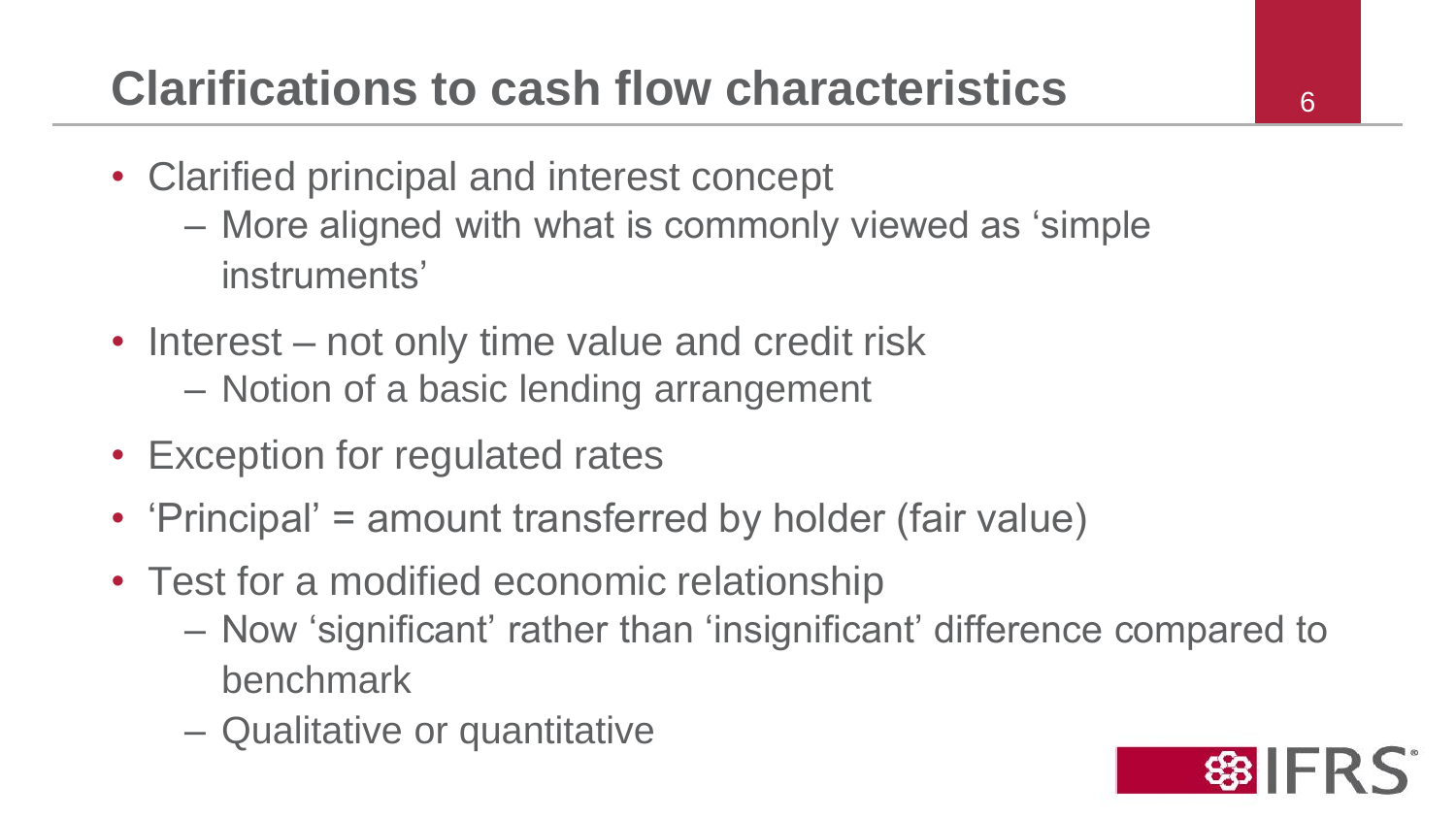# **Financial liabilities – 'own credit'**

**designated under fair value option (FVO)**

| <b>Financial statements - IFRS 9</b> |              |                                      |  |  |  |  |
|--------------------------------------|--------------|--------------------------------------|--|--|--|--|
| <b>Balance sheet</b>                 |              | P&L                                  |  |  |  |  |
| Full FV                              | Gain or loss | all FV $\Delta$<br>except own credit |  |  |  |  |
|                                      | <b>OCI</b>   |                                      |  |  |  |  |
|                                      | Gain or loss | FVA<br>due to 'own credit'*          |  |  |  |  |
|                                      |              |                                      |  |  |  |  |

\* Not recycled

- Otherwise, **P&L gain when 'own credit' deteriorates**, loss when it improves
- *Required* **by IFRS 9** for liabilities under the FVO
- **IFRS 9** allows the 'own credit' requirements to be early applied in isolation Treatment of financial liabilities is carried forward from IAS 39

essentially unchanged

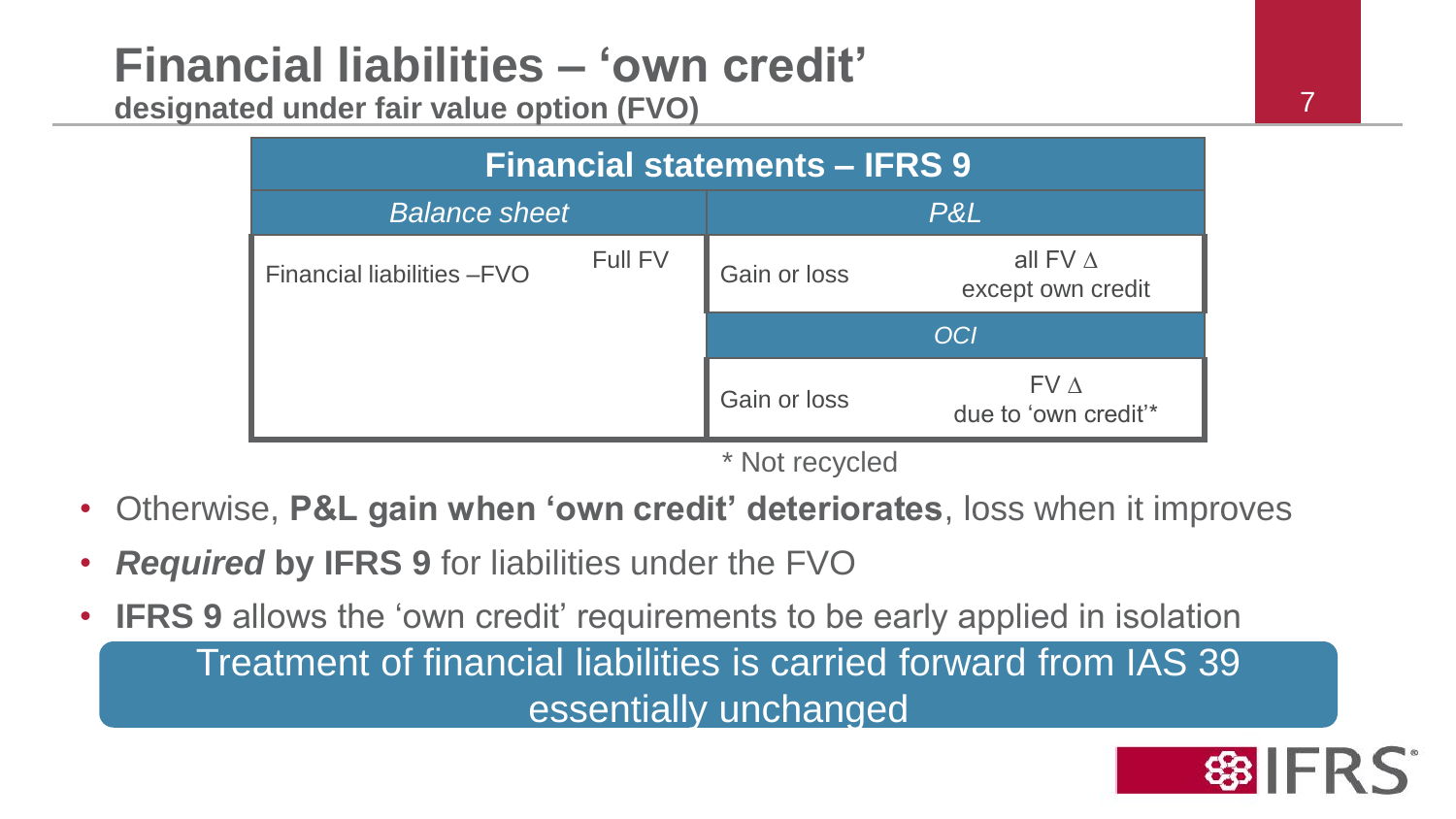# Impairment

The views expressed in this presentation are those of the presenter, not necessarily those of the IASB or IFRS Foundation

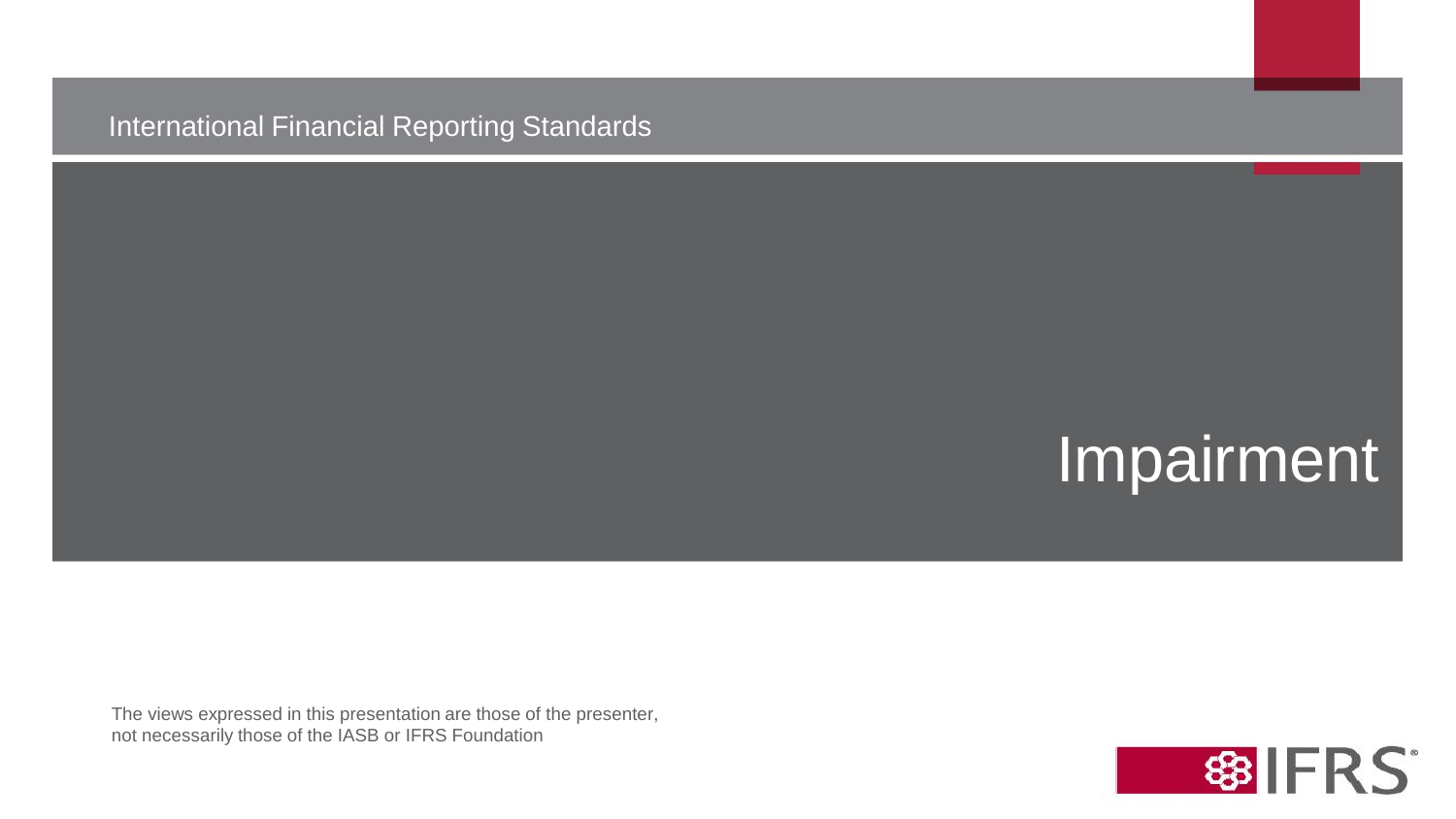# **Overview of the requirements**

| Change in credit quality since initial recognition  |                                      |                                    |  |  |
|-----------------------------------------------------|--------------------------------------|------------------------------------|--|--|
| <b>Expected credit losses</b><br>('ECL') recognised |                                      |                                    |  |  |
| <b>12-month ECL</b>                                 | <b>Lifetime ECL</b>                  | <b>Lifetime ECL</b>                |  |  |
| <b>Interest revenue</b>                             |                                      |                                    |  |  |
| <b>Gross basis</b>                                  | <b>Gross basis</b>                   | <b>Net basis</b>                   |  |  |
| <b>Stage 1</b><br>'Performing'                      | <b>Stage 2</b><br>'Under-performing' | <b>Stage 3</b><br>'Non-performing' |  |  |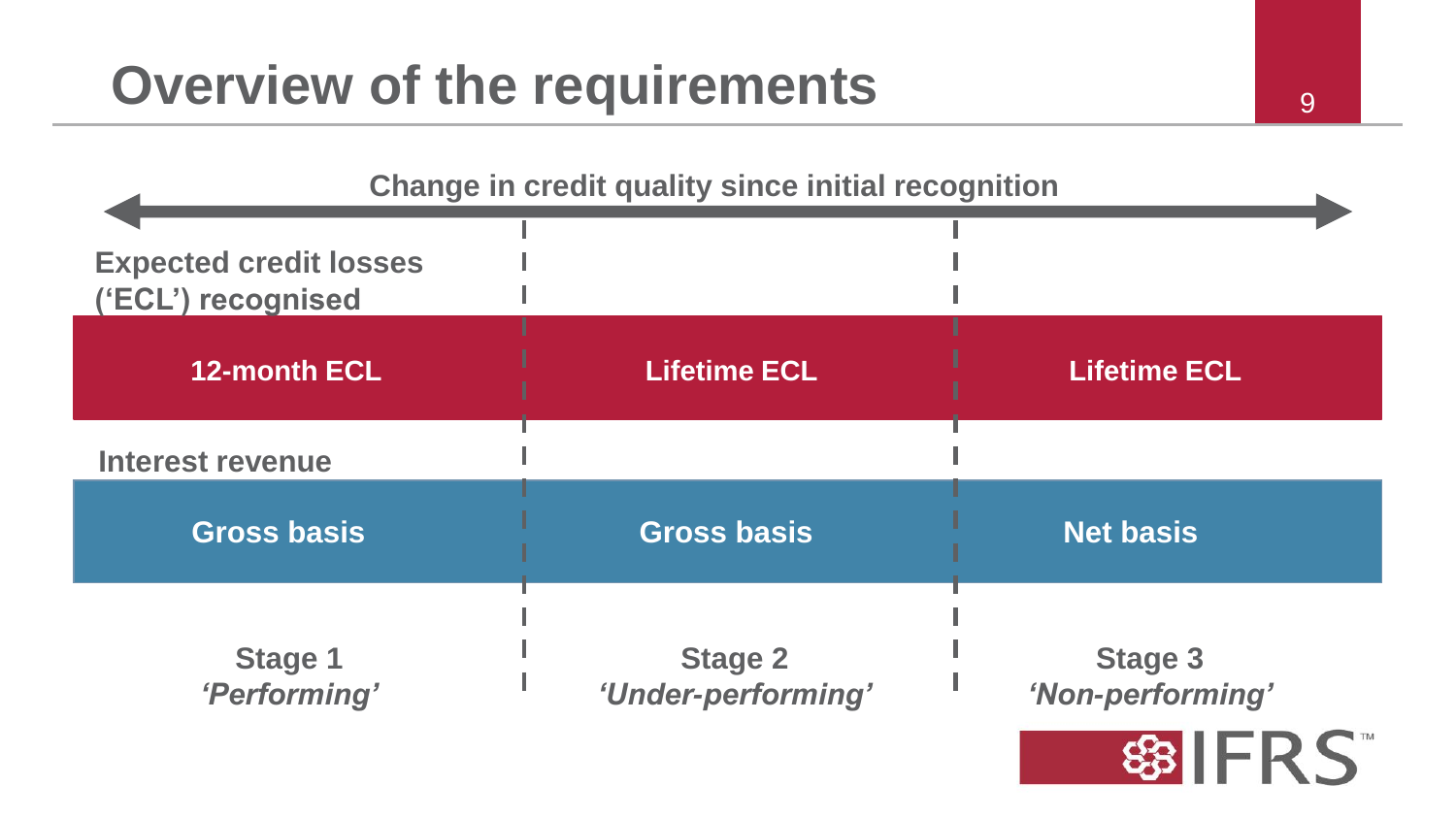# **Scope of the impairment requirements**

- Financial assets measured at amortised cost
- Financial assets measured at FVOCI
- Lease receivables
- Trade receivables and contract assets
- Loan commitments and financial guarantee contracts not measured at FVPL

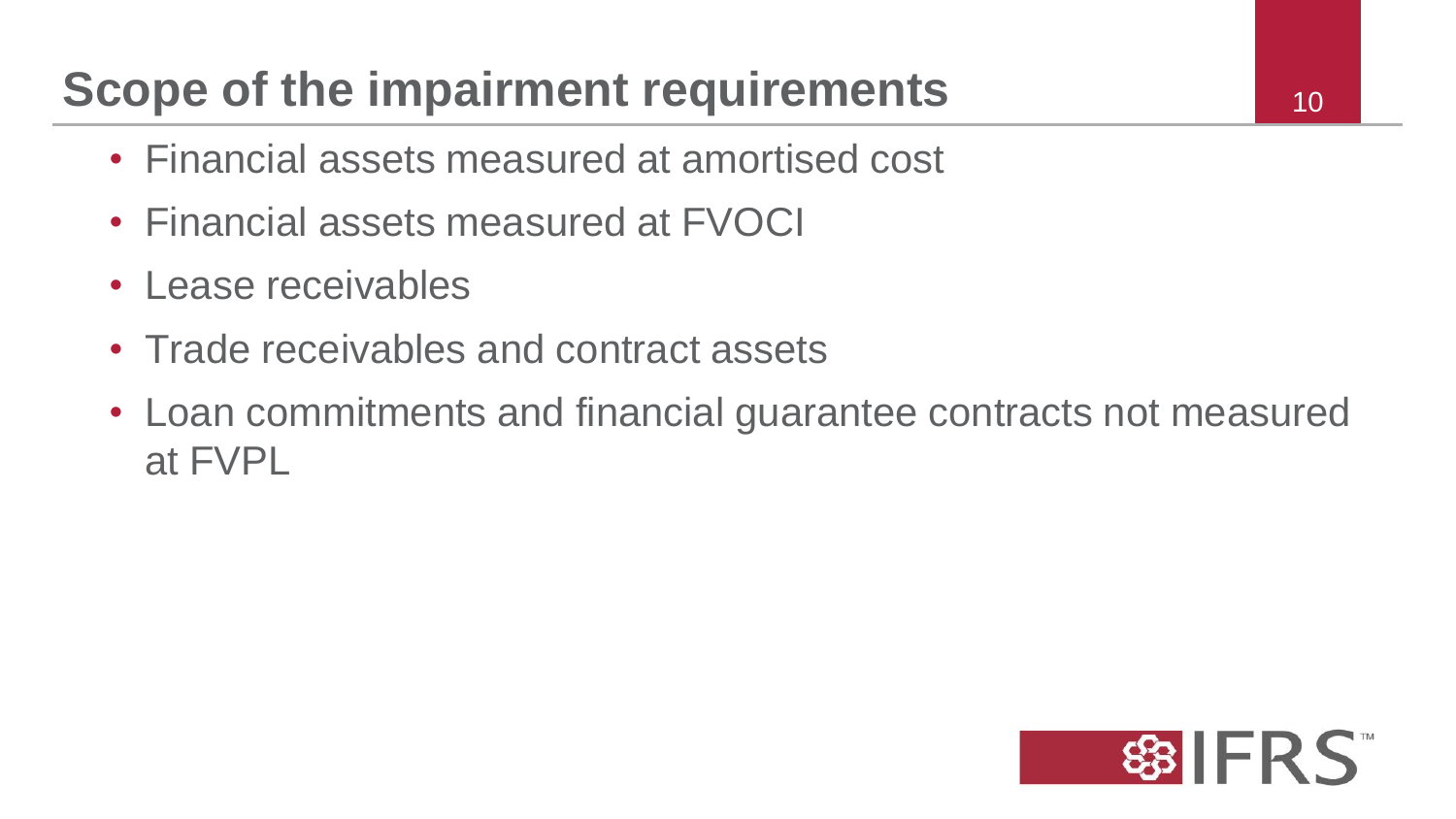# **Financial assets measured at FVOCI** 11

| <b>Financial statements - IFRS 9</b> |         |                          |                                           |  |  |
|--------------------------------------|---------|--------------------------|-------------------------------------------|--|--|
| <b>Balance sheet</b>                 |         | P&L                      |                                           |  |  |
| Financial asset - FVOCI              | Full FV | Interest, impairment etc | Same as for amortised cost                |  |  |
|                                      |         | <b>OCI</b>               |                                           |  |  |
|                                      |         | Gain or loss             | FVA<br>Other than those recognised in P&L |  |  |

- Financial assets measured at FVOCI recognised in balance sheet at FV
- Loss allowance does not reduce carrying amount, but is recognised in OCI
- P&L information is the same as for financial assets measured at amortised cost

Amounts accumulated in OCI are recycled to P&L upon derecognition

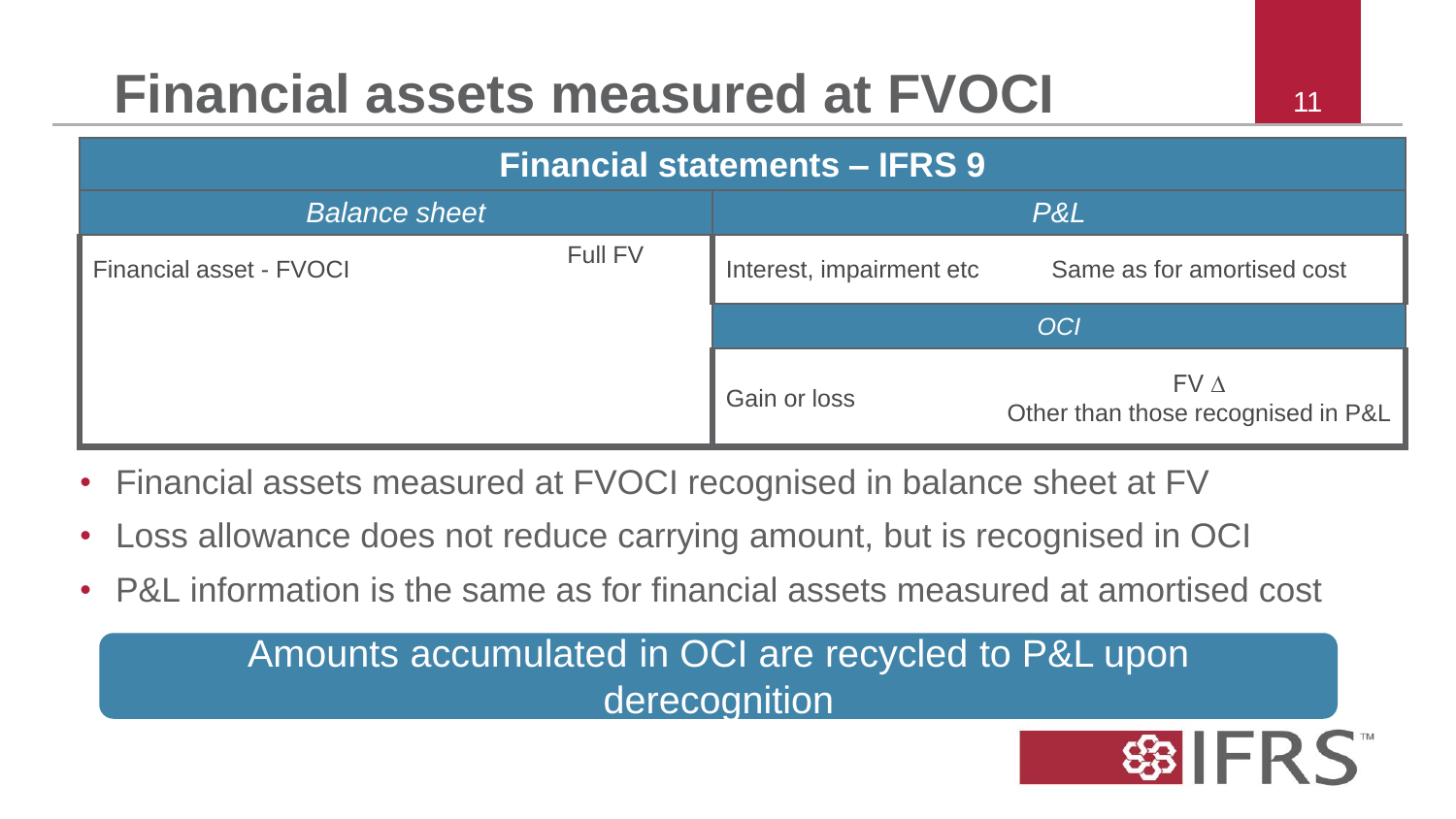# **Key clarifications**

- Enhanced responsiveness to changes in credit risk
	- Recognise lifetime expected credit losses on all significant increases in credit risk, whether individual or collective
- Provided solutions to noted operational concerns:
	- Don't require mechanistic approach
	- Assessment compared to initial maximum credit risk on homogeneous portfolios
	- Counterparty assessment if it meets objectives of model
- Rebuttable presumption of 90 days past due for default
- Can use an expected life for some loan commitments such as revolving credit facilities

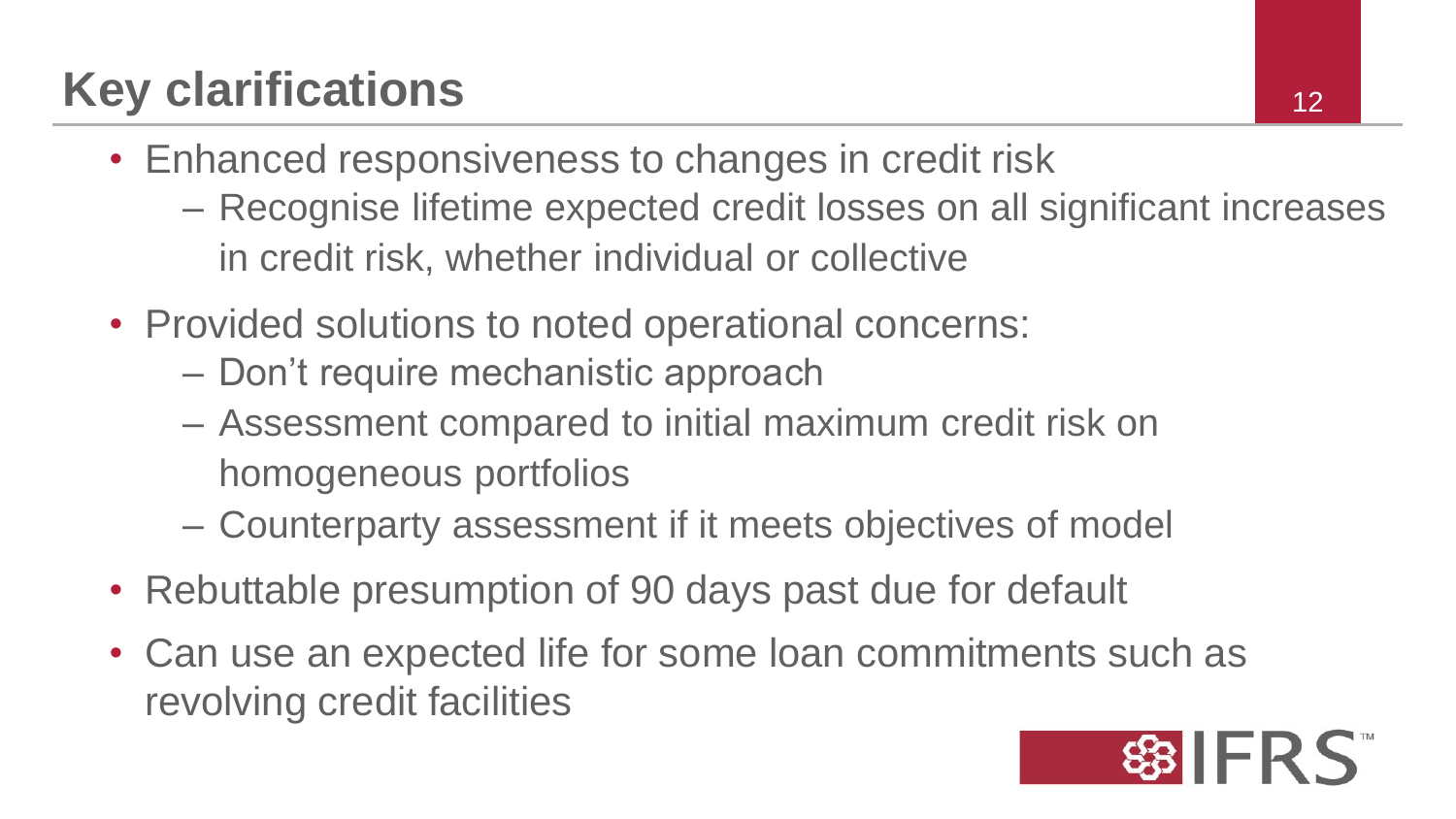#### **Disclosures** 13

#### **Quantitative**

Reconciliation of allowance accounts showing key drivers for change

Explanation of gross carrying amounts showing key drivers for change

Gross carrying amount per *credit risk grade or delinquency*

Write-offs, recoveries, modifications

#### **Qualitative**

Inputs, assumptions and techniques used to estimate expected credit losses (and changes in techniques)

Inputs, assumptions and techniques used to determine 'significant increase in credit risk' and 'default'

Inputs, assumptions and techniques used to determine 'credit-impaired'

Write off policies, modification policies, collateral

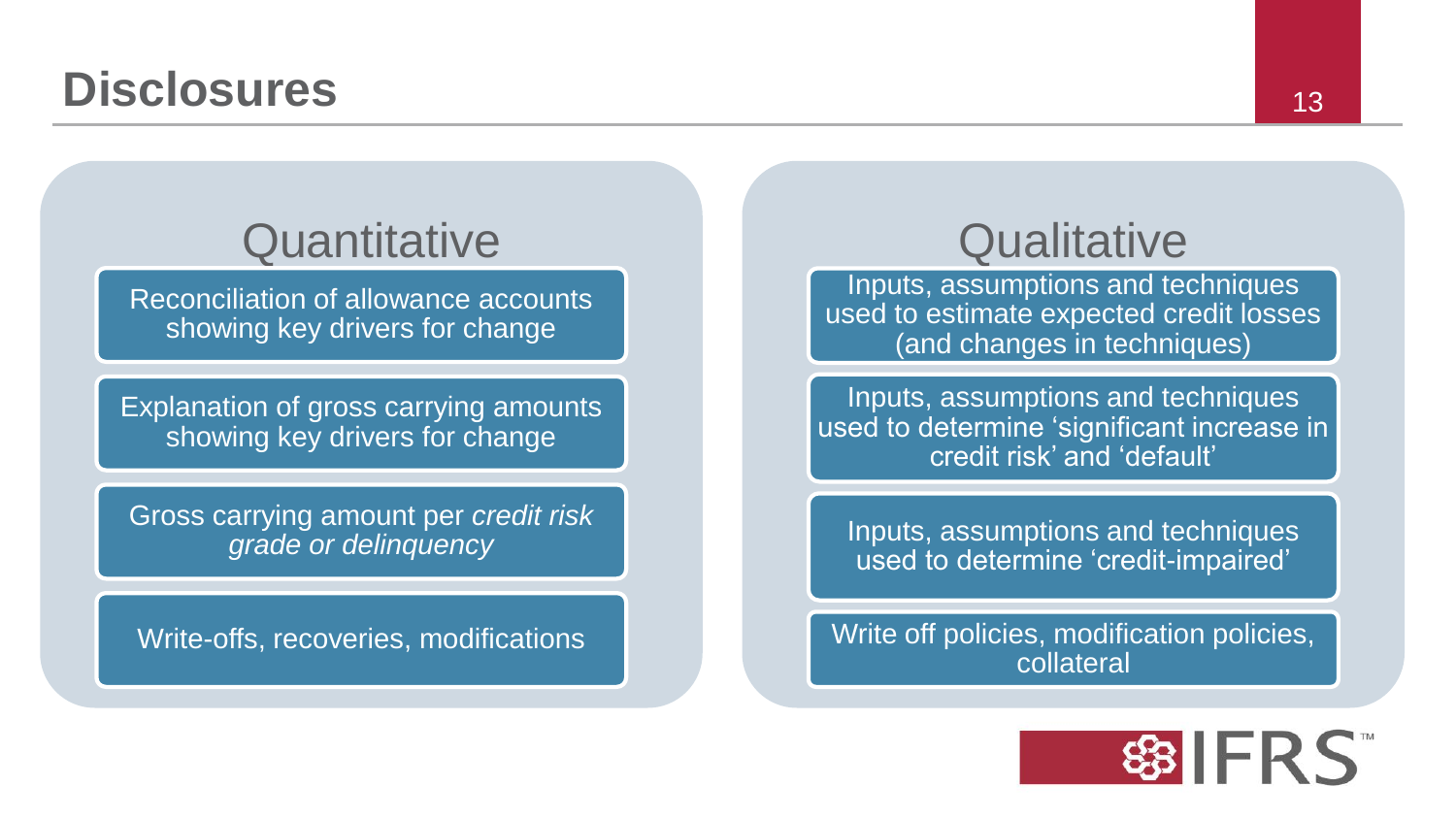# Hedge accounting

The views expressed in this presentation are those of the presenter, not necessarily those of the IASB or IFRS Foundation

© 2013 IFRS Foundation. 30 Cannon Street | London EC4M 6XH | UK. www.ifrs.org

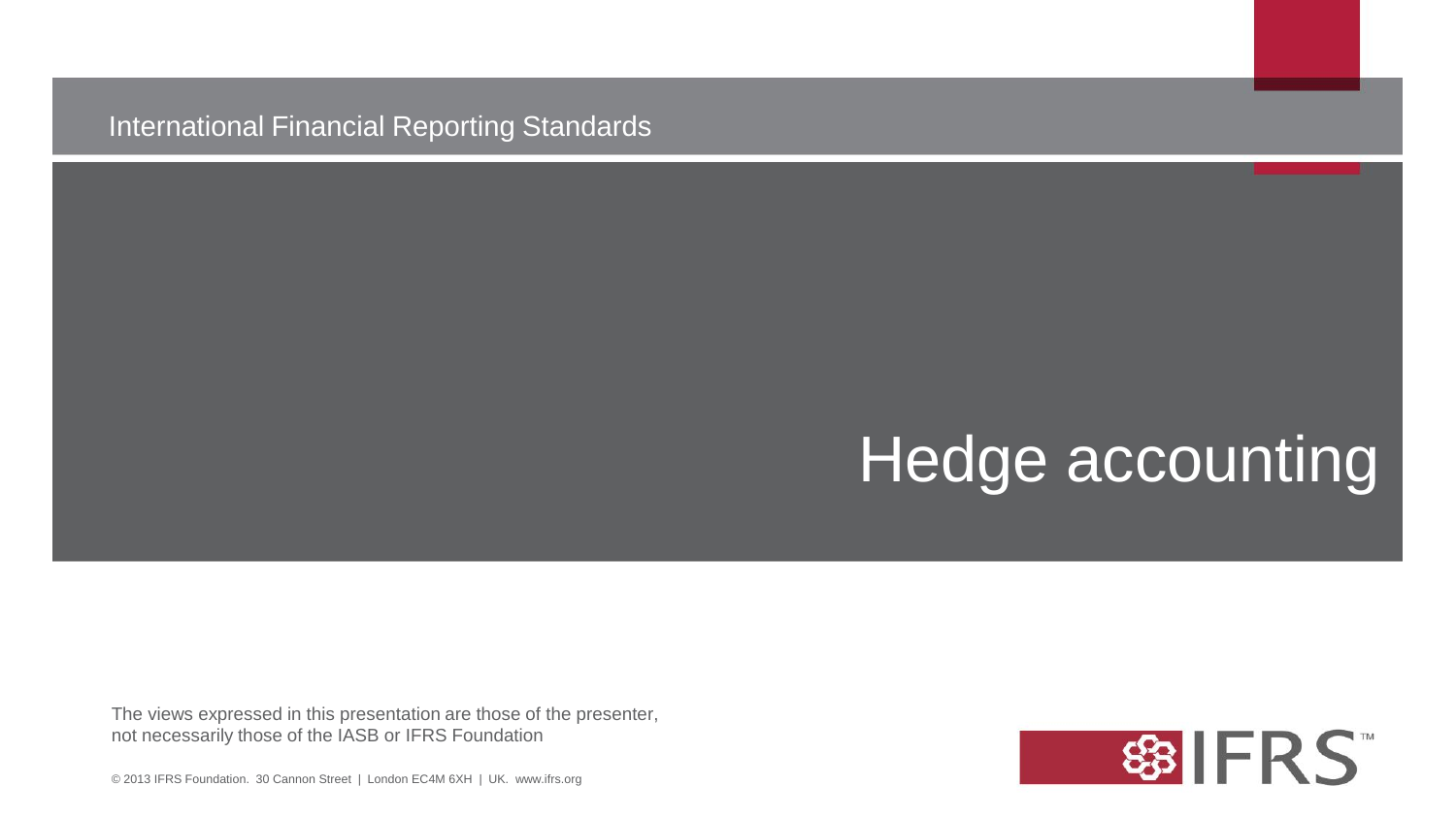#### **A better link between accounting and risk management**

IFRS 9 incorporates a major overhaul of hedge accounting that more closely aligns accounting with risk management.

New requirements were first published in 2013, and are updated in the final publication for FVOCI measurement category.

- Align accounting treatment with risk management activity
- Enable **preparers** to better reflect hedging in financial statements
- Provide disclosures to help **users** understand risk management and its impact on the financial statements

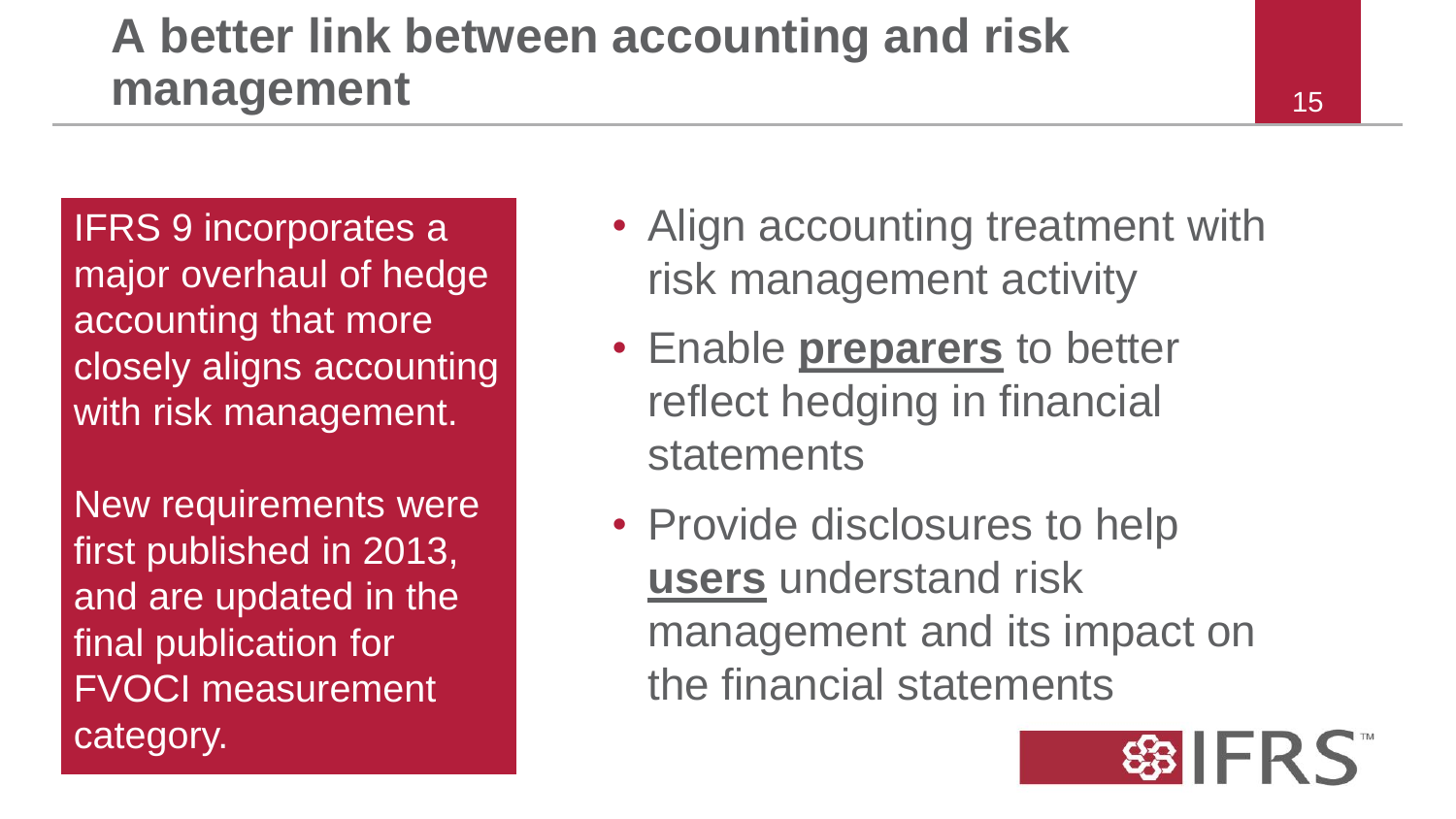### **Project doesn't address macro hedging 16 16**

**Even if apply IFRS 9 can still use specific portfolio hedge accounting requirements in IAS 39**

**For now entities can choose to keep using IAS 39 hedge accounting**



*Some banks may not make any changes to their hedge accounting at this time*

• The IASB is simultaneously working on a specific project to consider accounting for macro hedges (Discussion Paper published)

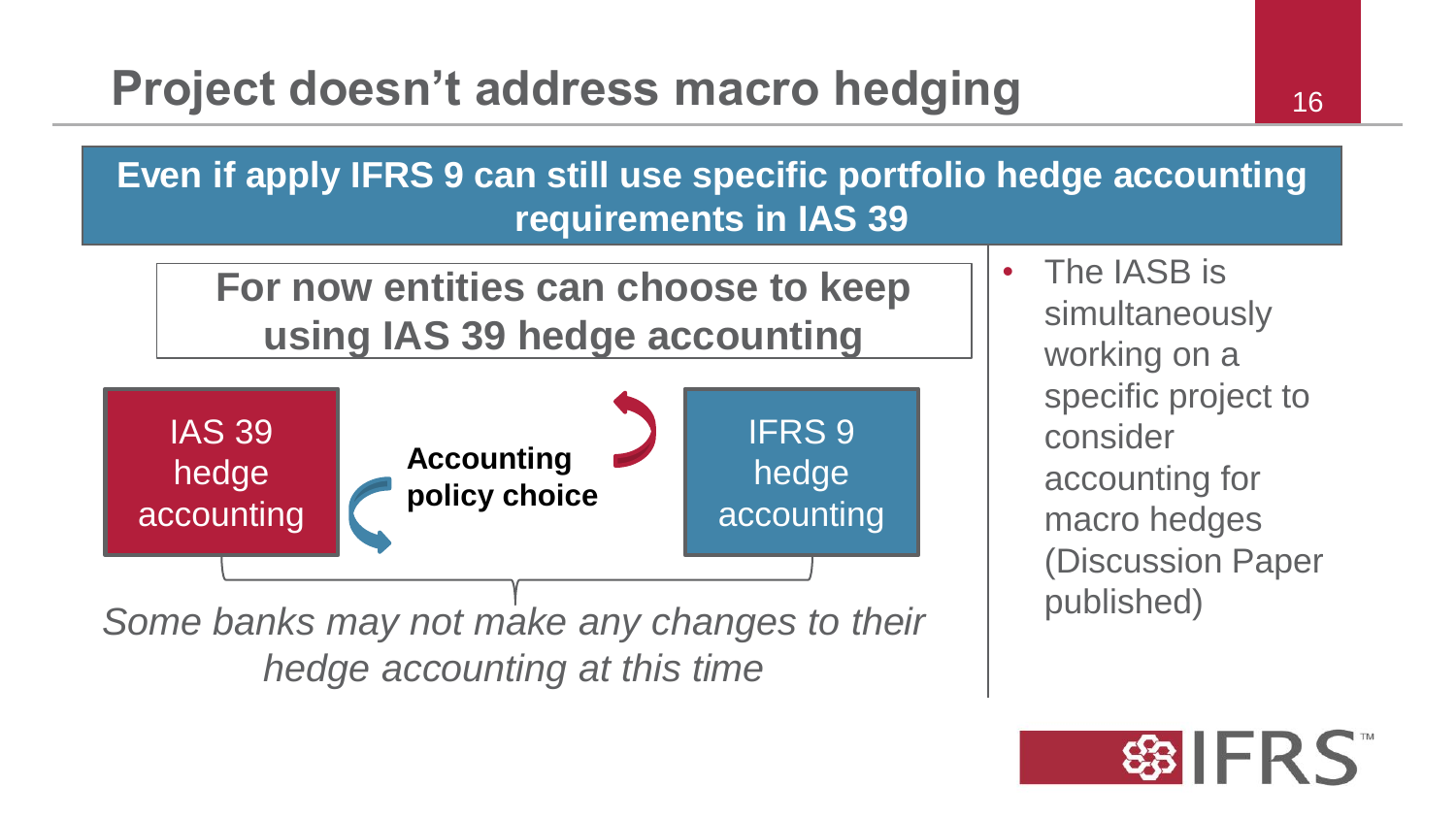#### **Implementation of IFRS 9** 17

Annual periods beginning on or after 1 January 2018

- Mandatory effective date consistent with stakeholder requests
- Entities permitted to early apply the **completed** (whole) version of IFRS 9
- Previous versions of IFRS 9 phased out:
	- Not permitted to early apply a **previous** version unless the relevant date of initial application is before 1 February 2015
- 'Own credit' requirements available for early application, in isolation, until the mandatory effective date
- Transition Resource Group for Impairment of Financial Instruments (ITG)